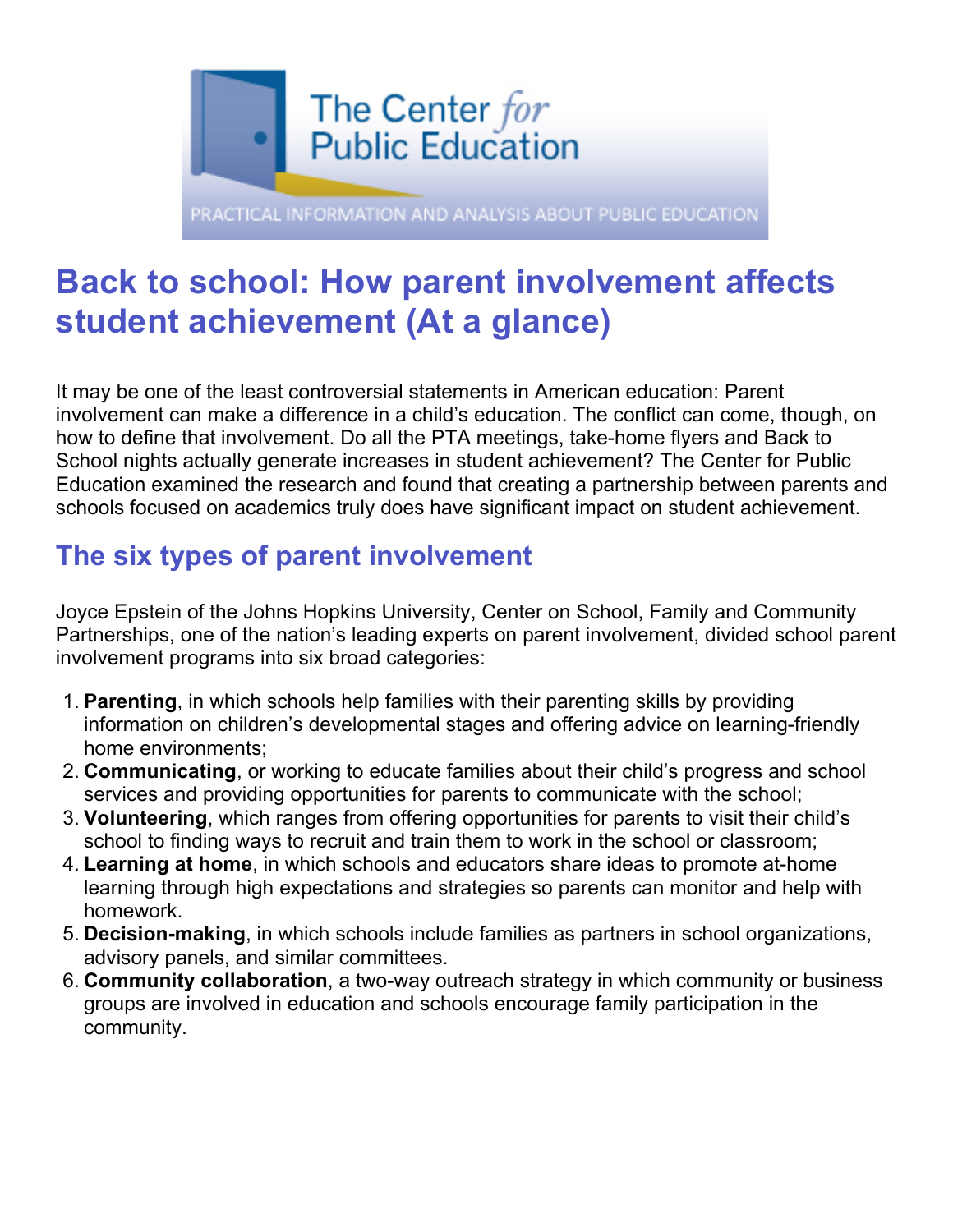# **Who is involved?**

- National survey data from the National Center for Education Statistics shows that attending school meetings or events is the leading form of parent participation in schools, followed by school fundraising activities.
- •The survey also found some distinct variations by race. K-8 parents of white students were more likely than parents of African American or Hispanic students to attend a school event, volunteer or serve on a school committee and participate in school fundraising. However, while 82 percent of parents of white students said an adult checked their child's homework, the rates were higher among parents of African American and Hispanic students, which reported rates of 94% and 91%, respectively.
- •Other studies have shown that lower-income and minority parents often have the same level of involvement in education as others — even though it may not necessarily be reflected at PTA meetings or school fundraisers.

#### **What kind of involvement works best?**

When determining what types of involvement work best, a major report by the Southwest Educational Development Laboratory (SEDL) found one common factor: "Programs and interventions that engage families in supporting their children's learning at home are linked to higher student achievement." Examples abound:

- A literacy program in Minnesota that included home and school activities on literacy for kindergartners and their families generated significant positive gains. In addition, children who began the program with the lowest scores recorded the greatest gains.
- In West Virginia, nine schools sought to enhance parents' skills by offering workshops at school entrance at which the adults received learning packets in reading and math and training on how to use them. Students with more highly involved parents made stronger reading and math gains than less involved parents. The finding was apparent across all income levels. In addition, family income had no effect on involvement, as low-income families were just as likely to attend the workshops as higher-income families.

For older students, parent involvement with academics largely focused on enabling parents to convey high expectations to their children, encouraging them to take and succeed in rigorous courses with an eye toward college. For example:

• When families knew about and guided high school students to classes that would lead to higher education, students were more likely to enroll in a higher-level program, earn credits, and score higher on tests. Regardless of family background, the issue of parent expectations had the strongest effect on grade 12 test scores in all subjects. (Catasambis, 1998)

But how do schools engage families in supporting learning at home? Interactive homework assignments that bring together parents and their children work well. One of the leading examples is an initiative designed by Epstein and her Johns Hopkins colleagues called TIPS.

• At the elementary level, the parent describes their child's work on the activities and whether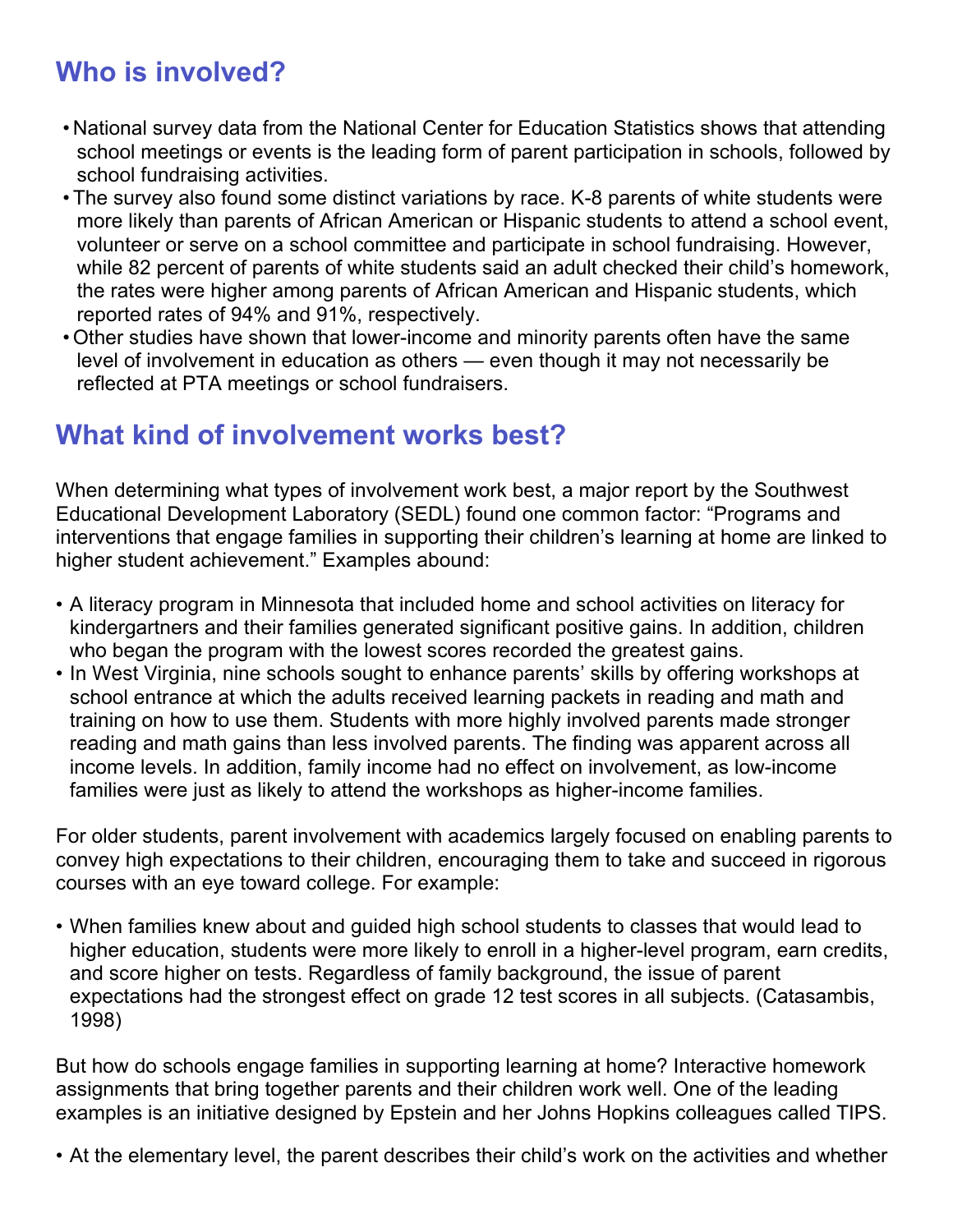the child understands a concept or needs more assistance.

• At the high school level, the activities require specific parent involvement to complete, and parents answer whether the assignment helped them learn what their child is doing in class

# **What about other types of involvement?**

While parent involvement with homework may be the award-winning strategy, that doesn't mean that more traditional forms of parent involvement are useless. For example, targeted communication programs have proved effective, especially with solving problems that are typically barriers to student achievement, such as attendance or school discipline.

But parent involvement strategies, while important, are not a cure-all for a struggling school. "School, family, and community partnerships can boost attendance and increase achievement slightly, but excellent classroom teaching will be needed to dramatically improve students' writing, reading, and math skills to meet the state's standards." (SEDL)

## **Create a partnership around student learning**

Parents want to be involved in children's education. Teachers and schools believe that involved parents benefit children. But good intentions on either side only go so far. As noted by Epstein and Sanders (2000), "Teachers, parents, and students have little understanding of each other's interests in children and schools….Most teachers do not know the goals that parents have for their children, how parents help them learn, or how parents would like to be involved. Most parents do not know much about the educational programs in their children's school or what teachers require of them." Effective parent involvement comes when a true partnership exists between schools and families. Creating that partnership, especially around academics, is what works for student achievement.

## **Actions school boards can take:**

- As SEDL concluded: "Recognize that all parents, regardless of income, education or cultural background, are involved in their children's learning and want their children to do well."
- Survey parents and teachers to understand their perspective on parent involvement. Investigate how parents want to be involved, and how teachers want parents to be involved.
- Work to create a common understanding of how parents could best support their child's education and how teachers could communicate with parents. This might be accomplished through discussions, flyers, meetings or other strategies.
- Identify barriers to achievement within schools. Can parents help address these challenges? If so, how?
- Give teachers training on how to develop homework assignments that involve parents.
- Regularly involve parents in their child's homework, and report on the results of doing so.
- In middle school and high school, talk clearly to parents about the courses and grades their students will need to succeed.
- Continue to survey or otherwise track the effects of involvement, in order to use schools' time and resources wisely. In these tight economic times, focus on putting schools' money and energy into what works best, rather than continuing ineffective programs.